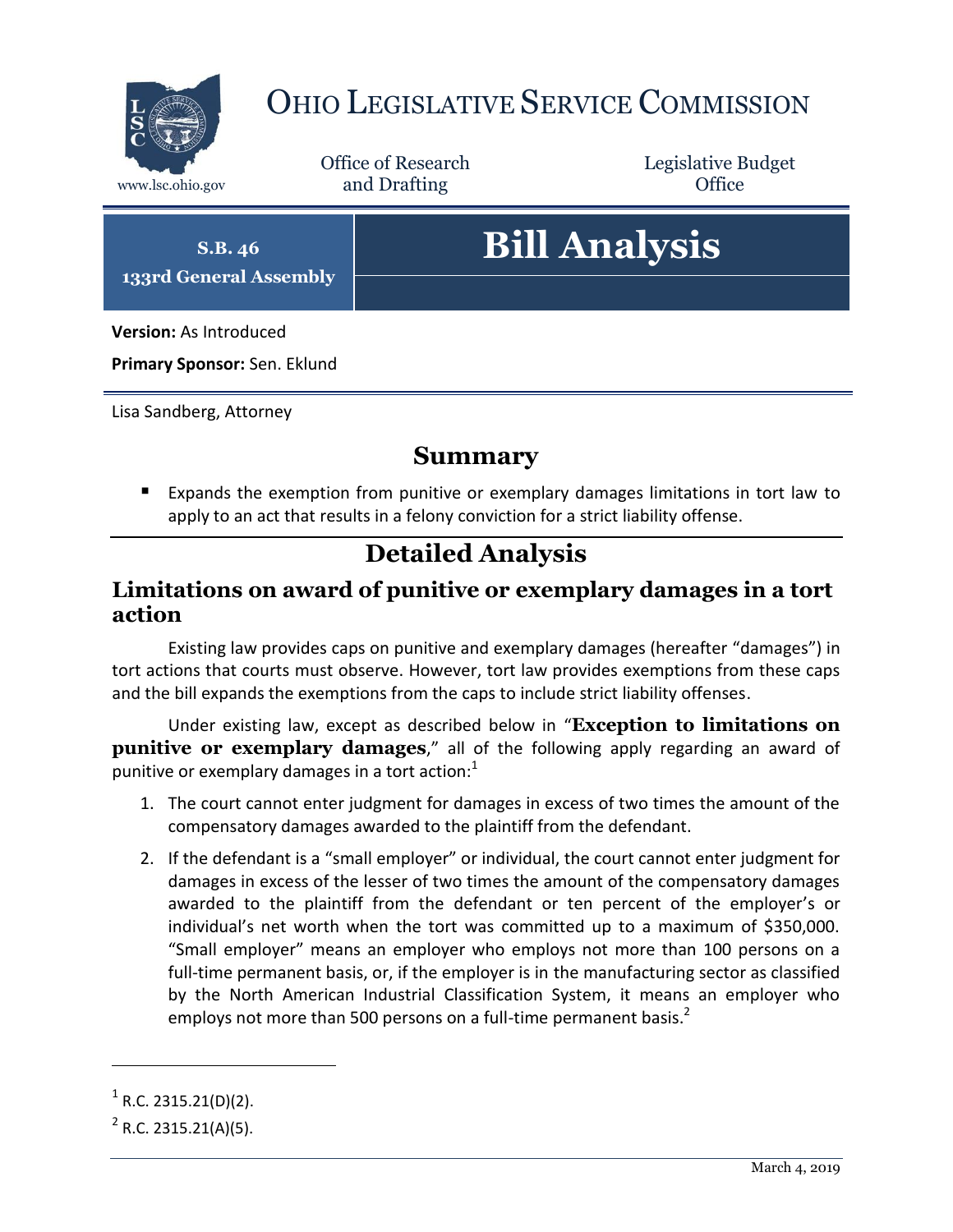3. Any attorney's fees awarded as a result of a claim for damages cannot be considered for purposes of determining the cap on those damages.

#### <span id="page-1-0"></span>**Exception to limitations on punitive or exemplary damages**

Under existing law, the above limitations on damage awards do not apply to a tort action in which:

- 1. The alleged injury, death, or loss to person or property resulted from the defendant acting with one or more of the culpable mental states of purposely and knowingly as described in R.C. 2901.22; and
- 2. The defendant has been convicted of or pleaded guilty to a criminal offense that is a felony that had as an element of the offense one or more of the culpable mental states of purposely and knowingly and that is the basis of the tort action.

Under the bill, the above limitations on the damage awards do not apply to a tort action in which:

- 1. The alleged injury, death, or loss to person or property resulted from the defendant acting "in violation of a law" (added by the bill); and
- 2. The defendant has been convicted of or pleaded guilty to a criminal offense that is a felony (existing law not changed), that "is a strict criminal liability offense" (added by the bill) or that had as an element of the offense one or more of the culpable mental states of purposely and knowingly, and that is the basis of the tort action.<sup>3</sup>

#### **Punitive or exemplary damages already awarded by another court**

Generally in a tort action, damages cannot be awarded against a defendant if all of the following apply:

- 1. The defendant files with the court evidence showing that damages have already been awarded and collected in a state or federal court;
- 2. The damages were awarded against the defendant based on the same act or conduct alleged to have caused the injury or loss to person or property for which the plaintiff seeks compensatory damages;
- 3. The aggregate of those previous damage awards exceeds the maximum amount of punitive or exemplary damages that may be awarded as described above in "**[Limitations on award of punitive or exemplary damages in a tort](#page-0-0)  [action](#page-0-0)**" against that defendant in the tort action.<sup>4</sup>

 $\overline{a}$ 

 $3$  R.C. 2315.21(D)(6).

 $4$  R.C. 2315.21(D)(5)(a).